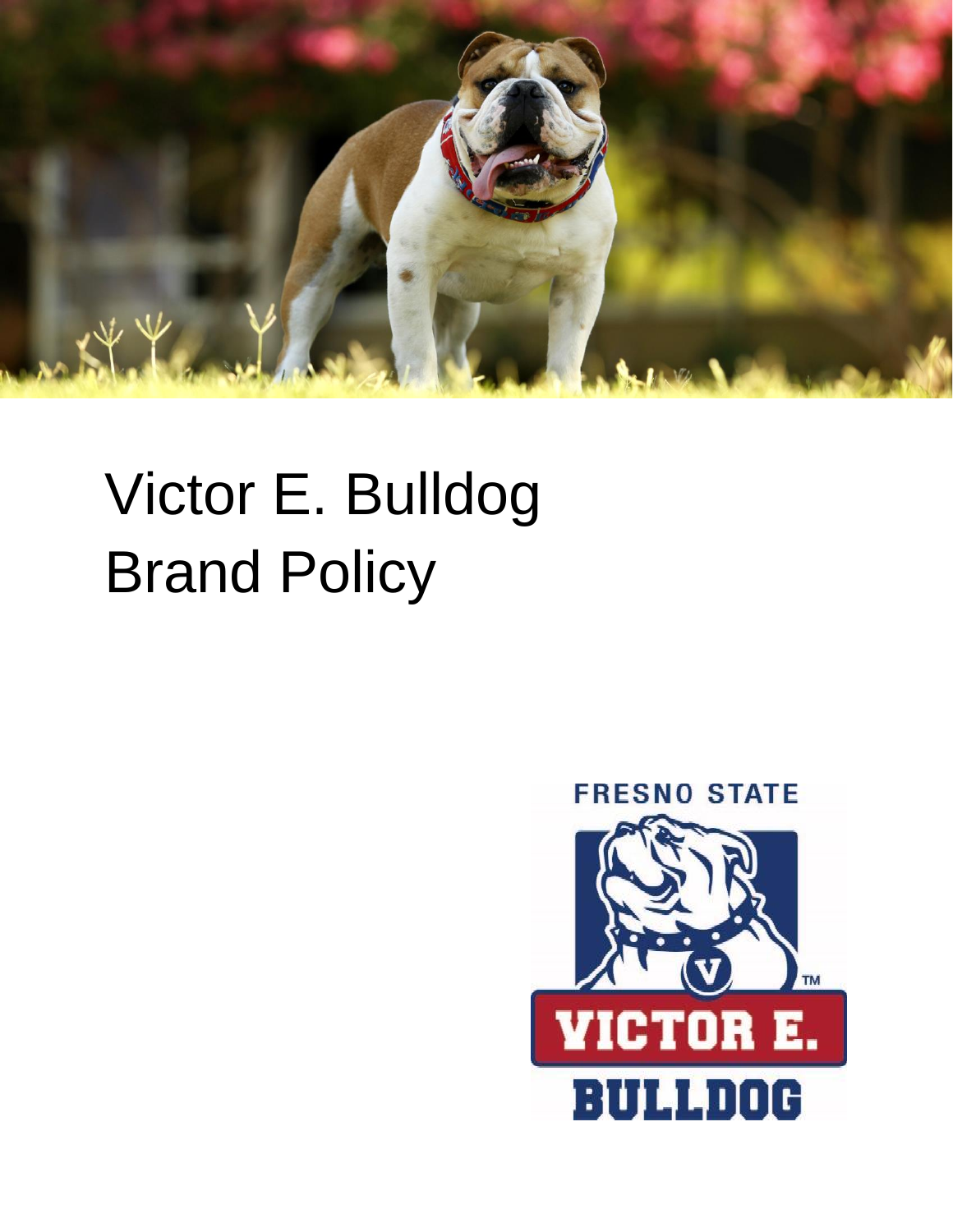# Contents

| 1 <sub>1</sub>   |  |
|------------------|--|
| 2.               |  |
| 3.               |  |
| $\overline{4}$ . |  |
| 5.               |  |
| 6.               |  |
| 7.               |  |
| 8.               |  |
| 9.               |  |
| 10.              |  |
| 11.              |  |
| 12.              |  |
| 14.              |  |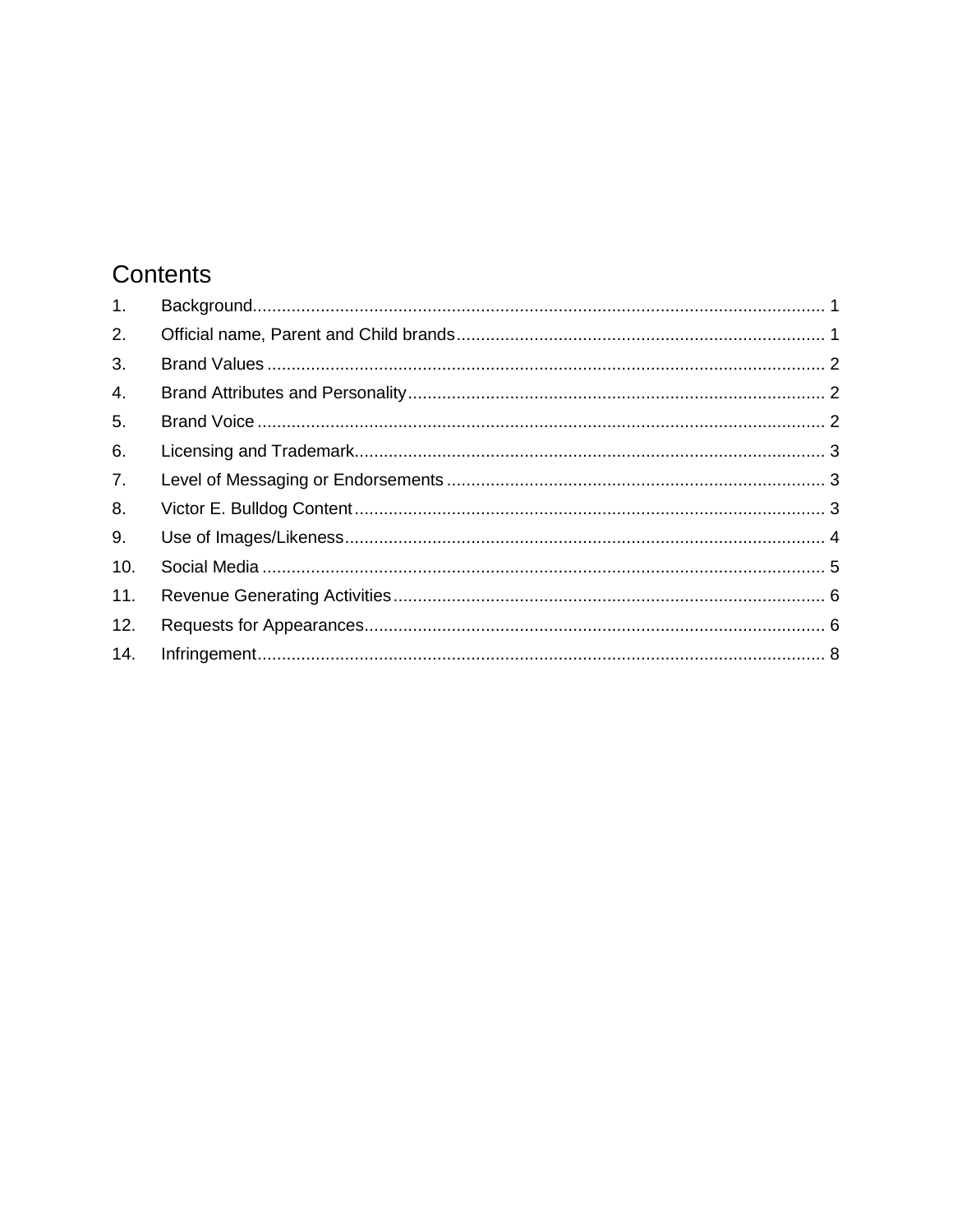# <span id="page-2-0"></span>**1. Background**

- A. Victor E. Bulldog is the official live mascot for Fresno State. His primary function for the Fresno State Alumni Association (FSAA) is to boost morale for university alumni, athletes, students, fans and friends. Victor E. Bulldog is a promotional tool for the greater good and support of the university.
- B. Victor E. Bulldog is owned by and under the care of the FSAA, for the benefit of Fresno State and the FSAA. The FSAA is responsible for funding the operations of the live mascot operation and associated programs. This includes, but is not limited to:
	- 1) Brand development and management
	- 2) Development and implementation of revenue-generating strategies
	- 3) Strategic communications (website, social/new media, print, etc.)
	- 4) Health and well-being (physical, social, emotional, grooming, etc.)
	- 5) Insurance coverage (including medical, liability, life insurance, etc.)
	- 6) Licensing and registration, as necessary
	- 7) Housing (on-campus and off-campus)
	- 8) Transportation
	- 9) Training
	- 10)Succession planning
	- 11)Annual operating budget
	- 12)Event management, including campus and community appearance
- C. To protect and maintain the FSAA's rights in the persona of the Victor E. Bulldog live mascot, the following brand policy provides guidelines and criteria for use of the Victor E. Bulldog parent and child brands.

# <span id="page-2-1"></span>**2. Official name, Parent and Child brands**

- A. The official name of the live mascot is: "Victor E. Bulldog"
	- 1) The name without the generational designation is referred to as the "Parent brand."
	- 2) Correct references to the Parent brand are: "Victor E. Bulldog", and "Victor E."
	- 3) Incorrect references include, but are not limited to: "Vic"; "Victor Bulldog", "Vic Bulldog", "VEB", etc.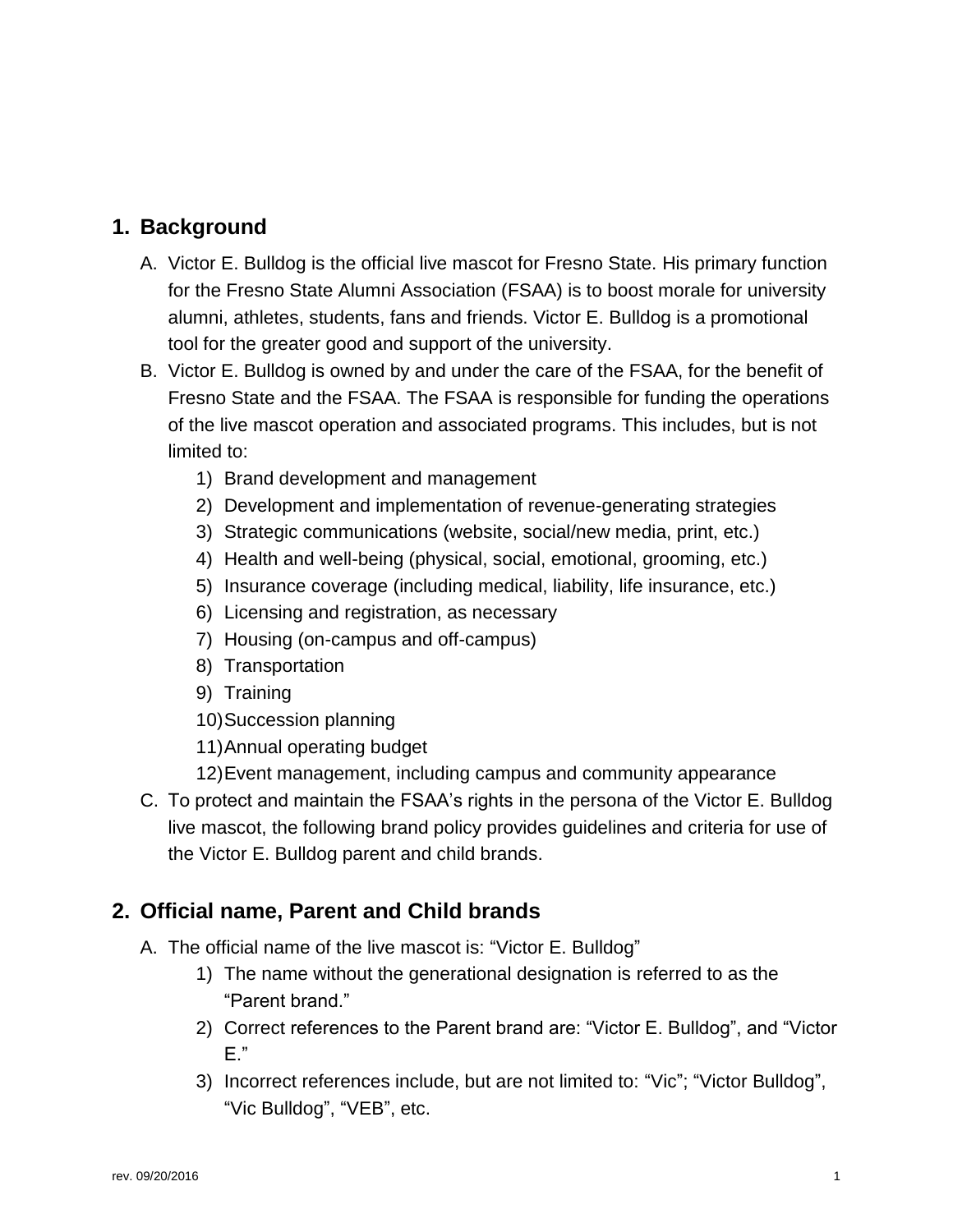- B. Each generation of live mascot will have the relevant generational designation associated with the name.
	- 1) Each generation is referred to as the "Child brand."
	- 2) When referencing a *specific* live mascot, the generational designation of the current live mascot must always be included.
	- 3) The generational designation will always be represented in roman numerals.
		- i. Correct example: Victor E. Bulldog III
		- ii. Incorrect example: Victor E. Bulldog 3
- C. Victor E. Bulldog is a male canine and will always be represented in a manner consistent with his biological sex.

#### <span id="page-3-0"></span>**3. Brand Values**

- A. As Fresno State's official live mascot, and in reflecting the innate characteristics of English Bulldogs, the Victor E. Bulldog parent and child brands represent:
	- 1) Pride
	- 2) Strength
	- 3) Loyalty
	- 4) Perseverance
	- 5) Distinction

# <span id="page-3-1"></span>**4. Brand Attributes and Personality**

- A. In alignment with the brand values, Victor E. Bulldog's voice/tone will be:
	- 1) Strong
	- 2) Confident
	- 3) Celebratory and playful
	- 4) Respectful

# <span id="page-3-2"></span>**5. Brand Voice**

A. Other than his natural voice (i.e. bark and other natural noises), Victor E. Bulldog does not have a spoken voice. No individual will serve as the "voice" of Victor E. Bulldog.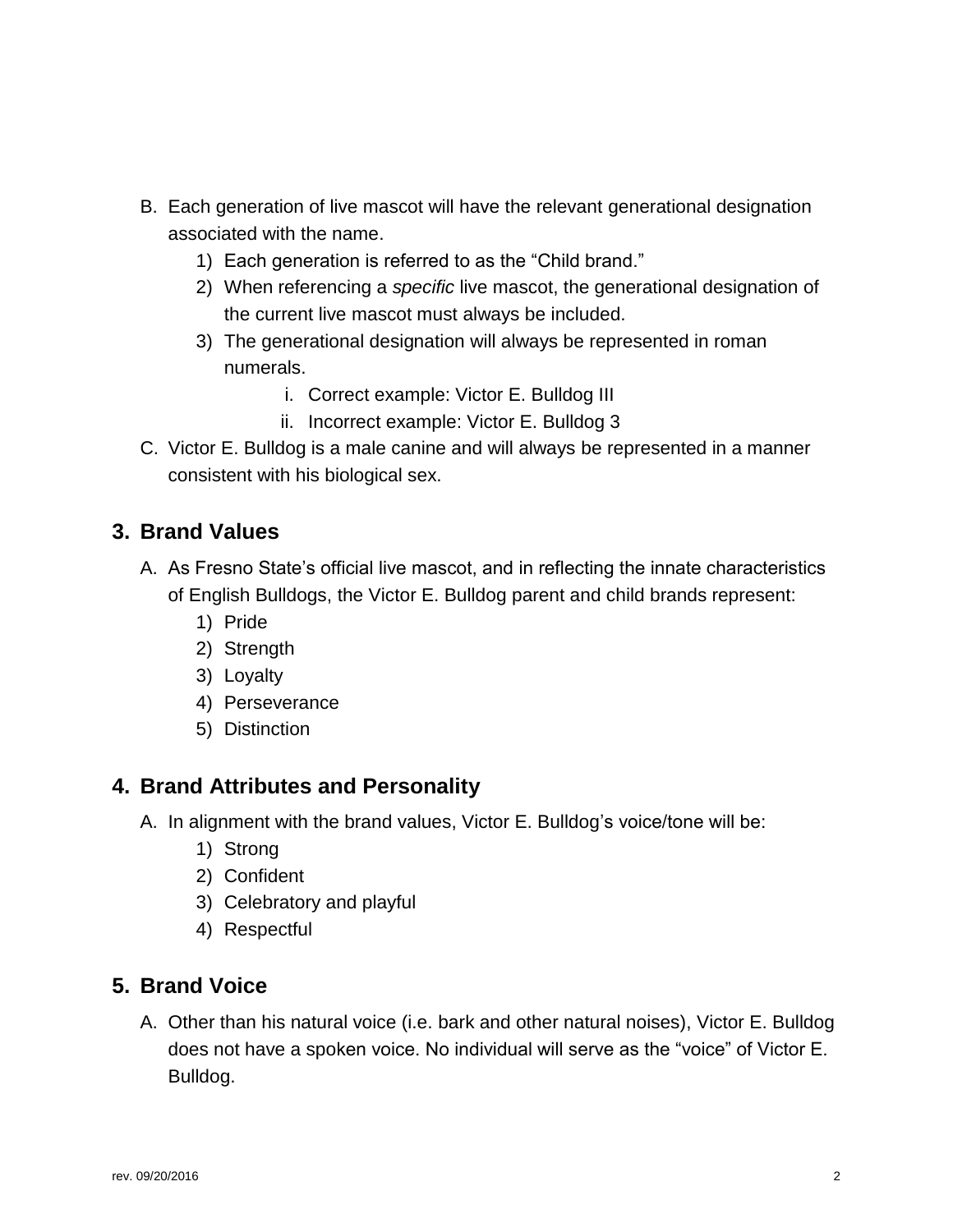B. In the written word, Victor E. Bulldog will always speak in the first person. This includes, but is not limited to social media, print products, merchandise or other materials.

# <span id="page-4-0"></span>**6. Licensing and Trademark**

- A. The Victor E. Bulldog name and mark are licensed and trademarked by Fresno State.
- B. Prior to use, all requests for use of the Victor E. Bulldog name and/or mark must be approved by the Fresno State Licensing Department. Additionally, all requests must be reviewed and approved by the FSAA.
- C. All relevant and appropriate licensing fees/royalties apply.
- D. For additional information, submit inquires to the Fresno State Licensing Department, or Fresno State Alumni Association, Associate Director of Business Development.

#### <span id="page-4-1"></span>**7. Level of Messaging or Endorsements**

- A. As the official live mascot for Fresno State, and to ensure brand consistency in messaging over time, the Victor E. Bulldog brand and all Victor E. Bulldog Content will be used solely for university-level messaging and in conjunction with the Preferred Partner program (sponsors and advertisers).
- B. Unless otherwise approved by the FSAA, the live mascot, and Victor E. Bulldog Content will not be used by campus divisions/departments/units for promotional, educational, or informative content. This includes the Victor E. Bulldog name, mark, image/likeness, or copy (written text) that is intended to come from or represent the live mascot.

# <span id="page-4-2"></span>**8. Victor E. Bulldog Content**

- A. "Victor E. Bulldog Content", as used in this policy, is all content created/provided by the FSAA, meant to represent the live mascot.
- B. This includes, but is not limited to:
	- 1) The written word (copy or text) including those using the Victor E. Bulldog name and/or that is intended to be as the "voice" of Victor E. Bulldog.
	- 2) Photos.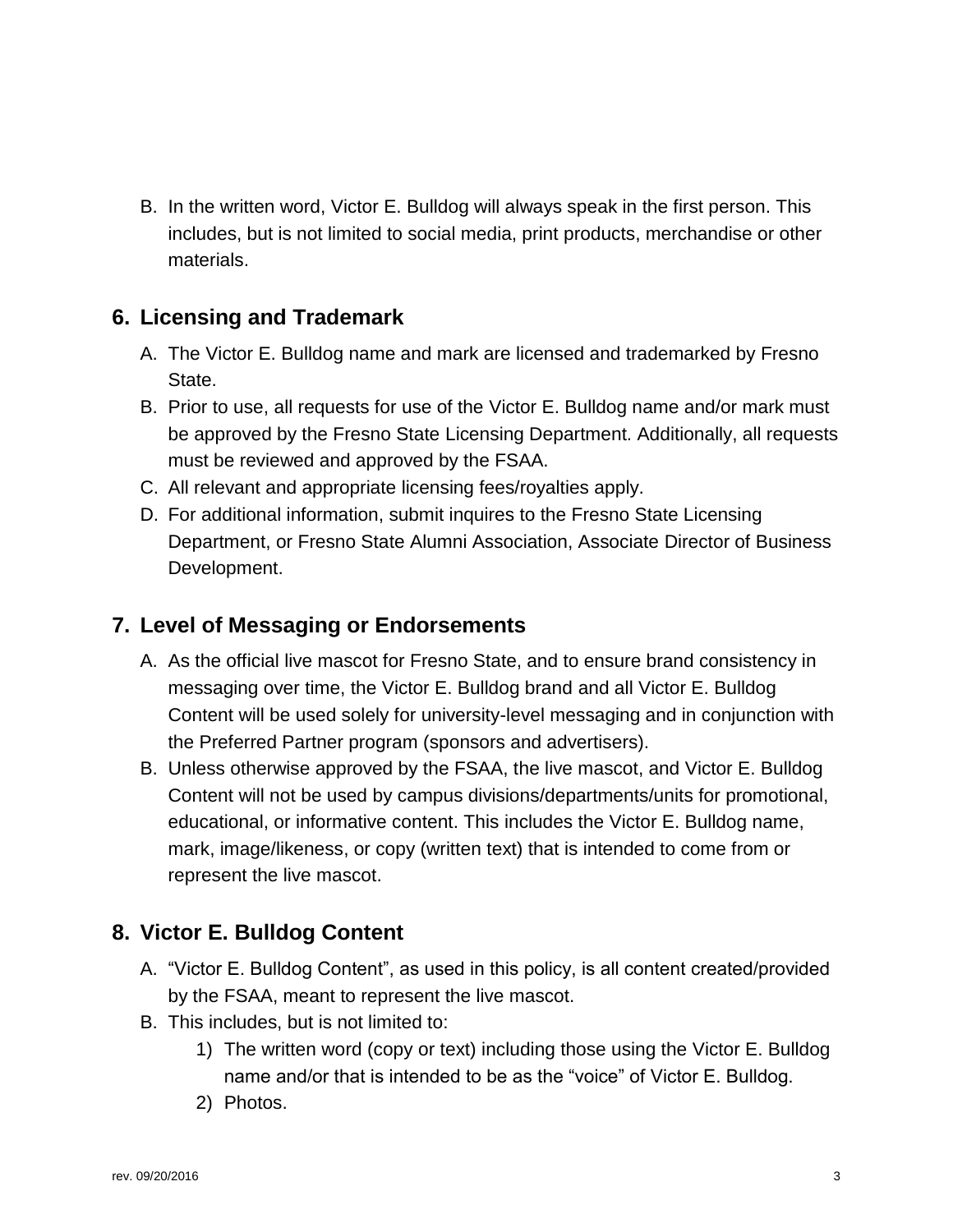- 3) Video.
- 4) The image/likeness of the live mascot.
- 5) Representations of bulldogs which are meant to imply that the canine being used is Victor E. Bulldog.
- 6) Image/Likeness of former Victor E. Bulldog live mascots.
- C. The FSAA will be the only entity which provides official Victor E. Bulldog Content. Provisions and guidelines for use of the live mascot are provided in this policy.

#### <span id="page-5-0"></span>**9. Use of Images/Likeness**

- A. Prior to use, all requests for use of the Victor E. Bulldog likeness (e.g. photographs, video or other content meant to represent the live mascot) must be approved by the FSAA.
- B. Depending on the nature of the requested use, approval by the Fresno State Licensing Department may also be required.
- C. Only images of the current live mascot may be used.
- D. Use of the likeness and/or images applies to all forms of publications, print media, digital media, and products and merchandise (see below for additional social media guidelines).
- E. If an incorrect likeness is used (e.g. use of a former live mascot, or of a bulldog that is not Victor E. Bulldog but is intended to look like and/or represent the live mascot), the entity at fault must immediately remove the unauthorized image and will be solely responsible for any and all costs associated with such removal.
- F. Once a new generation of live mascot is implemented, all imagery of the former live mascot will not be used or disseminated.
	- 1) In the event of a current live mascot retiring, passing away unexpectedly, or another event occurring which causes that live mascot to no longer serve as the official live mascot for Fresno State, if the likeness of that former live mascot appears on printed material and/or licensed merchandise, or any other product or material, those items may continue to be sold until current inventory/quantities are exhausted, or up to a maximum of six months after the new live mascot is implemented.
	- 2) Upon the depletion of inventory, if new inventory/products/materials are ordered that use the former live mascot's likeness, a cease and desist communication will be provided to the offending entity, any and all items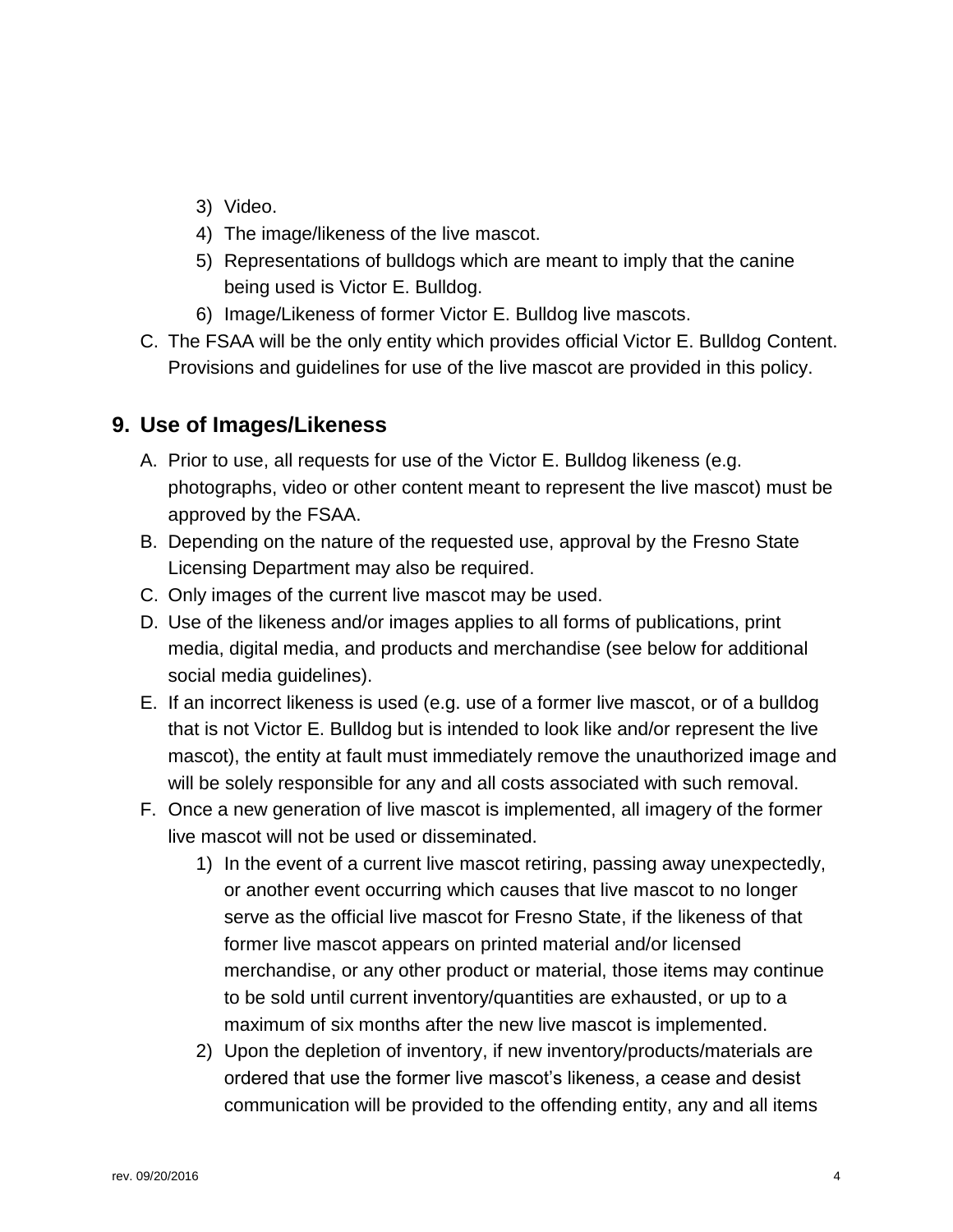are subject to removal. Loss of profit and/or any costs associated with the removal of inventory/products/materials will be incurred by the offending entity who perpetuated the former likeness.

#### G. Clothing

1) Without the express approval of the FSAA, Victor E. Bulldog will not appear in clothing, props, or other apparel, including with the application of photo-shopped images/clothing/props.

#### <span id="page-6-0"></span>**10. Social Media**

- A. The FSAA will create, manage and produce all original content for Victor E. Bulldog, posting on designated Victor E. Bulldog social media platforms, including but not limited to, use of Victor E. Bulldog's name, image, voice/quotes, likeness, or persona.
- B. Unless conducted within the context of pre-appearance promotions at an event, or during an event, whether on the Fresno State campus, or in the community:
	- 1) Fresno State divisions/units/departments will not create or post original Victor E. Bulldog Content.
	- 2) Companies, organizations, businesses or other entities in the community will not create or post original Victor E. Bulldog Content.
	- 3) No entity may create impersonation social media accounts intended to represent Victor E. Bulldog.
	- 4) If unauthorized Victor E. Bulldog Content is created/posted the entity at fault must immediately remove the unauthorized Victor E. Bulldog Content and will solely be responsible for any and all costs associated with such removal.
- C. Example of acceptable content:
	- 1) Victor E. Bulldog makes an on-campus appearance or an appearance in the community. The organizing entity may use Victor E. Bulldog Content approved by the FSAA to help promote the event, and do live-posts during the event that include Victor E. Bulldog. Anyone in attendance during the event is able and encouraged to take pictures with Victor E. Bulldog and post to their chosen social media.
	- 2) Sharing/Re-tweeting/Re-posting Victor E. Bulldog Content with original content intact on social media platforms.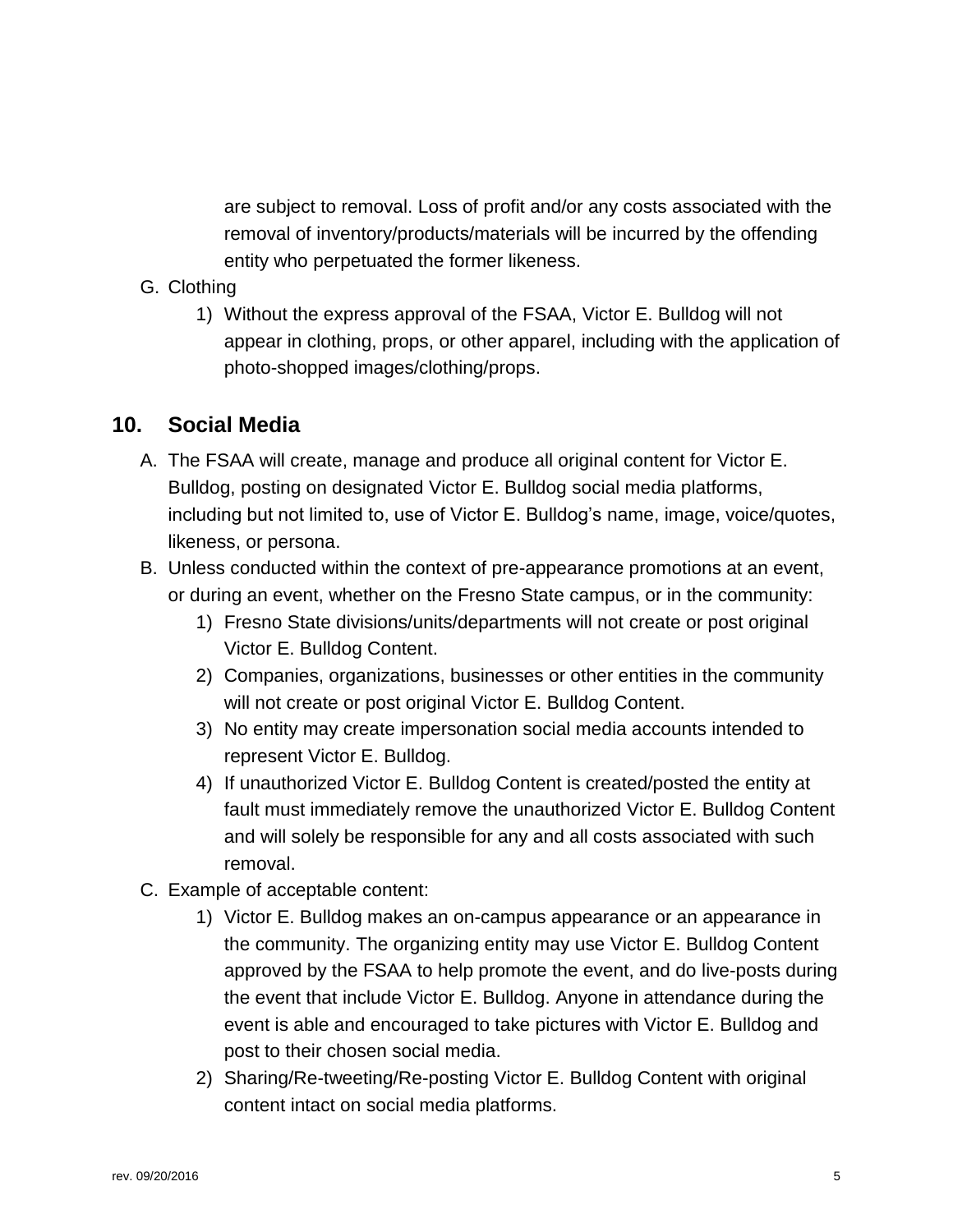- D. Examples of unacceptable/unapproved content:
	- 1) Posting original/unapproved Victor E. Bulldog Content not related to a scheduled appearance, or during the appearance. Posting any Victor E. Bulldog Content on social media platforms.
	- 2) Using Victor E. Bulldog to promote any retail or commercial product, service, or other partnerships of any kind unapproved by the FSAA (see "Infringement" below).
- E. Impersonation social media accounts or unauthorized use
	- 1) Administrators of unauthorized impersonation Victor E. Bulldog social media accounts and/or third party creators/posters of unauthorized Victor E. Bulldog Content will be sent, at the FSAA's discretion, a cease and desist letter.
	- 2) The FSAA will allow a set period of time for the administrator to remove the unauthorized Victor E. Bulldog Content and/or impersonation account.
	- 3) In the event the unauthorized user does not remove the post, terminate the account, and/or provide proof of termination in a timely manner, the FSAA, at its discretion, will pursue legal recourse.

# <span id="page-7-0"></span>**11. Revenue Generating Activities**

- A. The FSAA has exclusive oversight in the use of the live mascot, and Victor E. Bulldog Content for revenue-generating activities.
- B. This includes, but is not limited to, licensing, sponsorships (through the Victor E. Bulldog Preferred Partner program), and fundraising.

# <span id="page-7-1"></span>**12. Requests for Appearances**

- A. The FSAA will oversee all scheduling of appearances by Victor E. Bulldog.
- B. All requests must meet criteria as determined by the FSAA.
- C. Criteria include, but are not limited to:
	- 1) Safe environment for the live mascot.
	- 2) Purpose of appearance.
	- 3) Alignment of the request with the brand values, personality of the Victor E. Bulldog brand, and Fresno State and FSAA purposes and goals.
	- 4) Weather conditions (extreme heat and cold).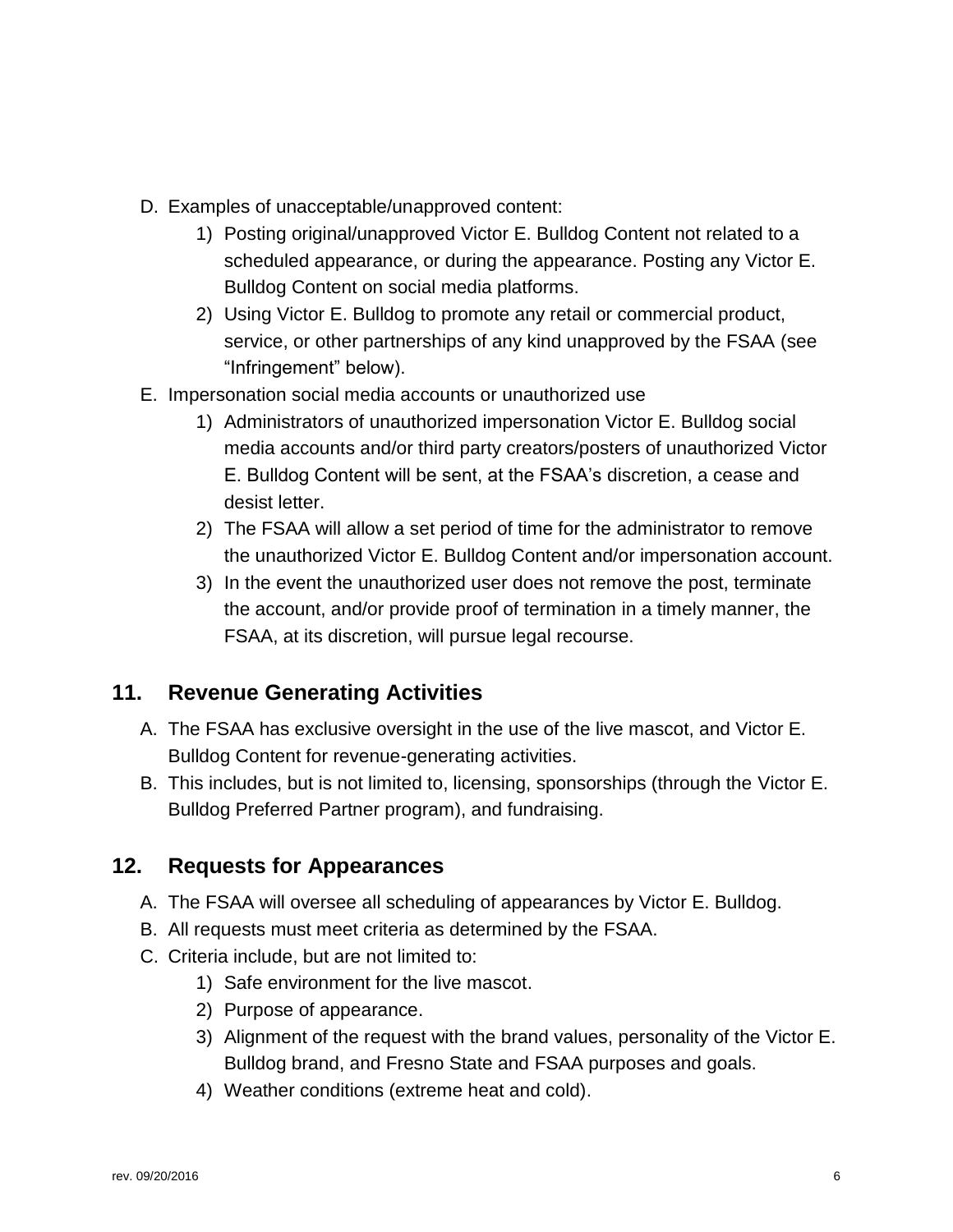- 5) Length of requested appearance.
- 6) Number of attendees likely to be present.
- 7) Other scheduling/appearance engagements.
- 8) Time, and/or date, and/or location of the event.
- 9) Presence of food.
- D. In order of priority, Victor E. Bulldog will be made available to the following audiences:
	- 1) Campus-based entities
		- a) Students (requests by departments, student clubs and organizations, through regular "office hours", etc.)
		- b) President's office
		- c) Fresno State Alumni Association
		- d) Athletics (including attendance at every home football game)
		- e) Other campus-based events
	- 2) Community-based entities
		- a) VEB sponsors and advertisers
		- b) Organizations in the community (including for-profit/private,
		- community benefit organizations/non-profits, government, etc.)
	- 3) Strategic appearances
		- a) To make VEB accessible to campus-based and communitybased entities, both locally and regionally, the FSAA will plan additional strategic activities (i.e. surprise appearances, road trips to regional alumni/events, etc.).
- E. Campus-based process
	- 1) The FSAA will review all requests to determine the appropriateness of the organization and reason for request.
	- 2) Victor E. Bulldog is available to campus-based entities, for *on-campus* events, free of charge. This applies to students, faculty, staff, student clubs and organizations, and/or divisions/departments/units.
	- 3) If a request from a campus-based entity requires travel to an *off-campus* location, charges may apply. Charges will be determined by the FSAA.
	- 4) Requests for appearance must be made at least two weeks prior to the date of the event.
	- 5) A request to appear does not guarantee an appearance.